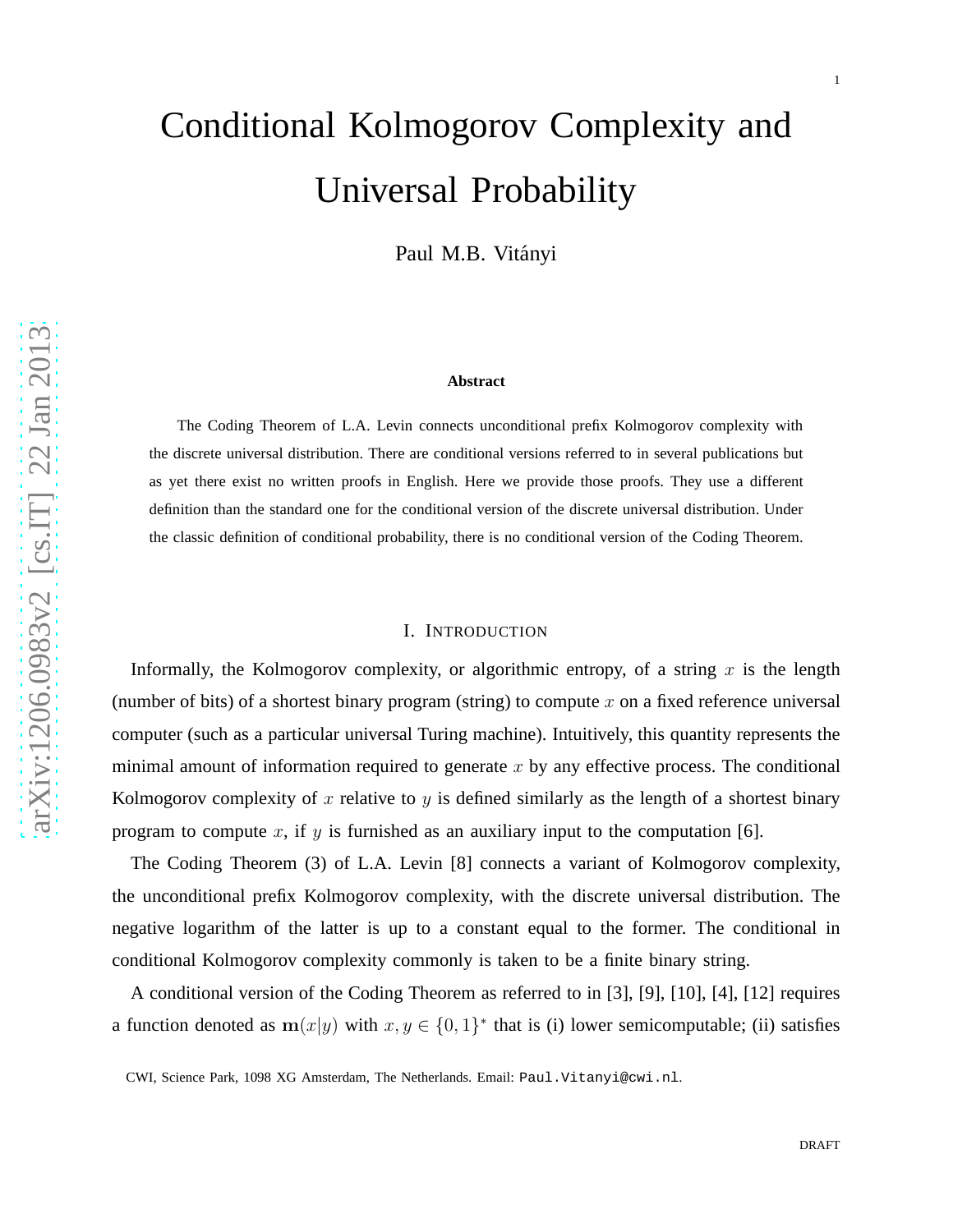$\sum_x$  m $(x|y) \le 1$  for every y; (iii) if  $p(x|y)$  is a function satisfying (i) and (ii) then there is a constant c such that  $cm(x|y) \ge p(x|y)$  for all x and y. There is no written complete proof of the conditional version of the Coding Theorem. Our aim is to provide such a proof and write it out in detail rather than rely on "clearly" or "obviously." One wants to be certain that applications of the conditional version of the Coding Theorem are well founded.

Since the discrete universal distribution m over one variable is a semiprobability mass function, that is  $\sum_{x} \mathbf{m}(x) \leq 1$ , it is natural to consider a universal distribution  $\mathbf{m}(x, y)$  over two variables with  $\sum_{x,y}$  m $(x, y) \le 1$ . One then can define the conditional version following the custom in probability theory, for example [13],

$$
\mathbf{m}(x|y) = \frac{\mathbf{m}(x,y)}{\sum_{z} \mathbf{m}(z,y)}.
$$
 (1)

But in [3], [9], [10], [4], [12] the conditional semiprobability  $m(x|y)$  is defined differently, namely as in Definition 4. In Theorem 1 for a single distribution, and in Theorem 2 for a joint distribution, it is shown that if one uses (1) then  $m(x|y)$  does not satisfy a Coding Theorem. In contrast, if  $m(x|y)$  is defined according to Definition 4 it does have a Coding Theorem, Theorem 4.

The necessary notions and concepts are given in Appendices: Appendix A introduces prefix codes, Appendix B introduces Kolmogorov complexity, Appendix C introduces complexity notions, and Appendix D tells about our use of  $O(1)$ .

#### *A. related work*

We can enumerate all lower semicomputable probability mass functions with one argument. For convenience these arguments are elements of  $\{0,1\}^*$ . The enumeration list is denoted

$$
\mathcal{P}=P_1,P_2,\ldots.
$$

There is another interpretation possible. Let prefix Turing machine  $T_i$  be the *i*th element in the standard enumeration of prefix Turing machines  $T_1, T_2, \ldots$  Then  $R_i(x) = \sum 2^{-|p|}$  where p is a program for  $T_i$  such that  $T_i(p) = x$ . This  $R_i(x)$  is the probability that prefix Turing machine  $T_i$  outputs x when the program on its input tape is supplied by flips of a fair coin. We can thus form the list

$$
\mathcal{R}=R_1,R_2,\ldots.
$$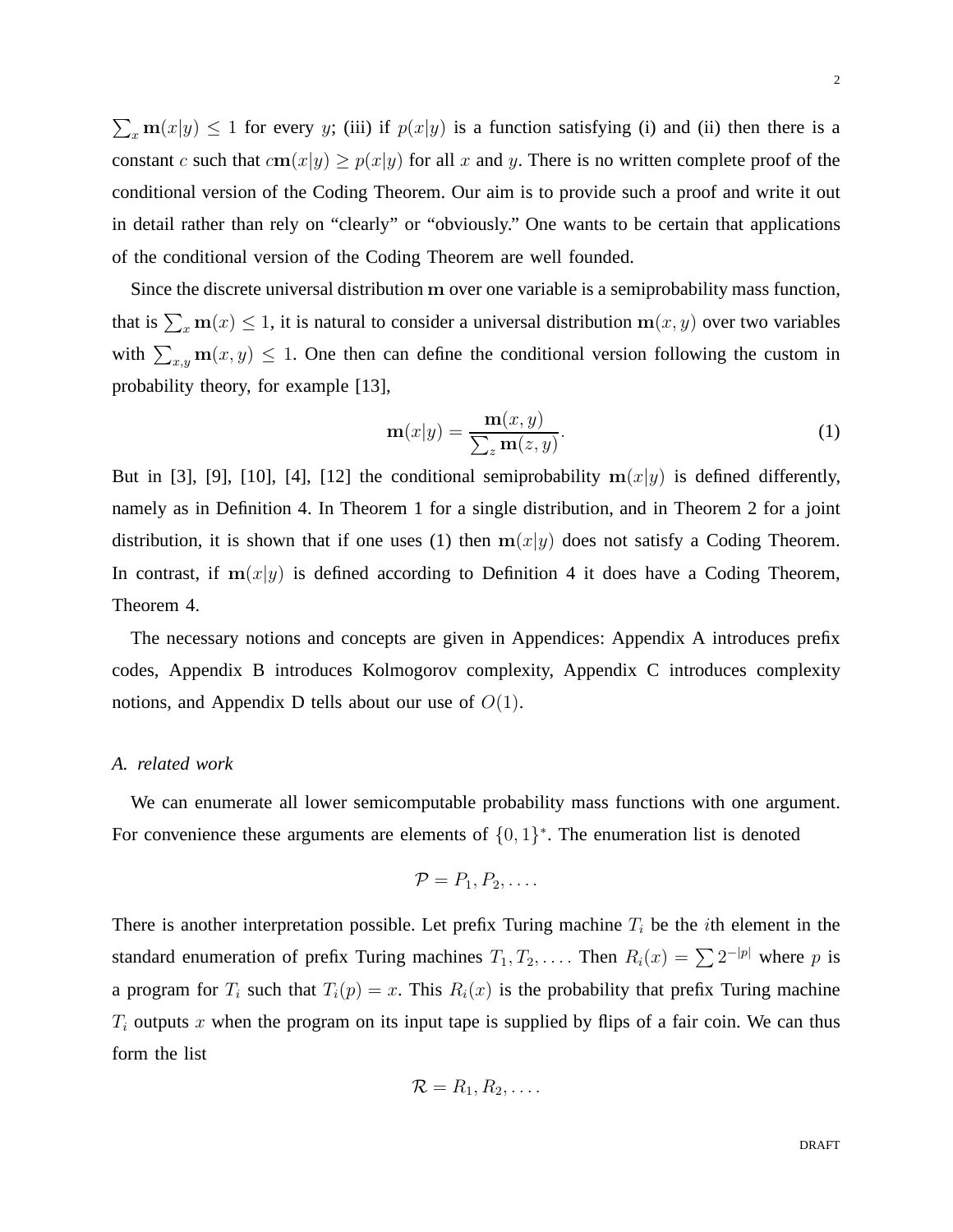Both lists  $P$  and  $R$  enumerate the same functions and there are computable isomorphisms between the two [10] Lemma 4.3.4.

DEFINITION 1. If U is the reference universal prefix Turing machine, then the corresponding distribution in the R-list is  $R_U$ .

L.A. Levin [8] proved that

$$
\mathbf{m}(x) = \sum_{j} \alpha_j P_j(x),\tag{2}
$$

with  $\sum_j \alpha_j \leq 1$ ,  $\alpha_j > 0$ , and  $\alpha_j$  lower semicomputable, is a universal lower semicomputable semiprobability mass function. (For semiprobabilities see Appendix C.) That is, obviously it is lower semicomputable and  $\sum_{x} m(x) \leq 1$ . It is called a *universal* lower semicomputable semiprobability mass function since (i) it is itself a lower semicomputable semiprobability mass function and (ii) it multiplicatively (with factor  $\alpha_i$ ) dominates every lower semicomputable semiprobability mass function  $P_j$ .

Moreover, he proved the Coding Theorem

$$
-\log \mathbf{m}(x) = -\log R_U(x) = K(x),\tag{3}
$$

where equality holds up to a constant additive term.

#### *B. Results*

We give a review of the classical definition of conditional probability versus the one used in the case of semicomputable probability. In Sections III and IV we show that the conditional version of (3) do not hold for the classic definition of conditional probability in the case of a single probability distribution (Theorem 1) and for joint distributions (Theorem 2). In Section V we consider the Definition 4 of the conditional version of joint semicomputable semiprobability mass functions as used in [3], [9], [10], [4], [12]. For this definition the conditional version of (3) holds. We write all proofs out in complete detail.

#### II. PRELIMINARIES

Let  $x, y, z \in \mathcal{N}$ , where  $\mathcal N$  denotes the natural numbers and we identify  $\mathcal N$  and  $\{0,1\}^*$ according to the correspondence

$$
(0, \epsilon), (1, 0), (2, 1), (3, 00), (4, 01), \ldots
$$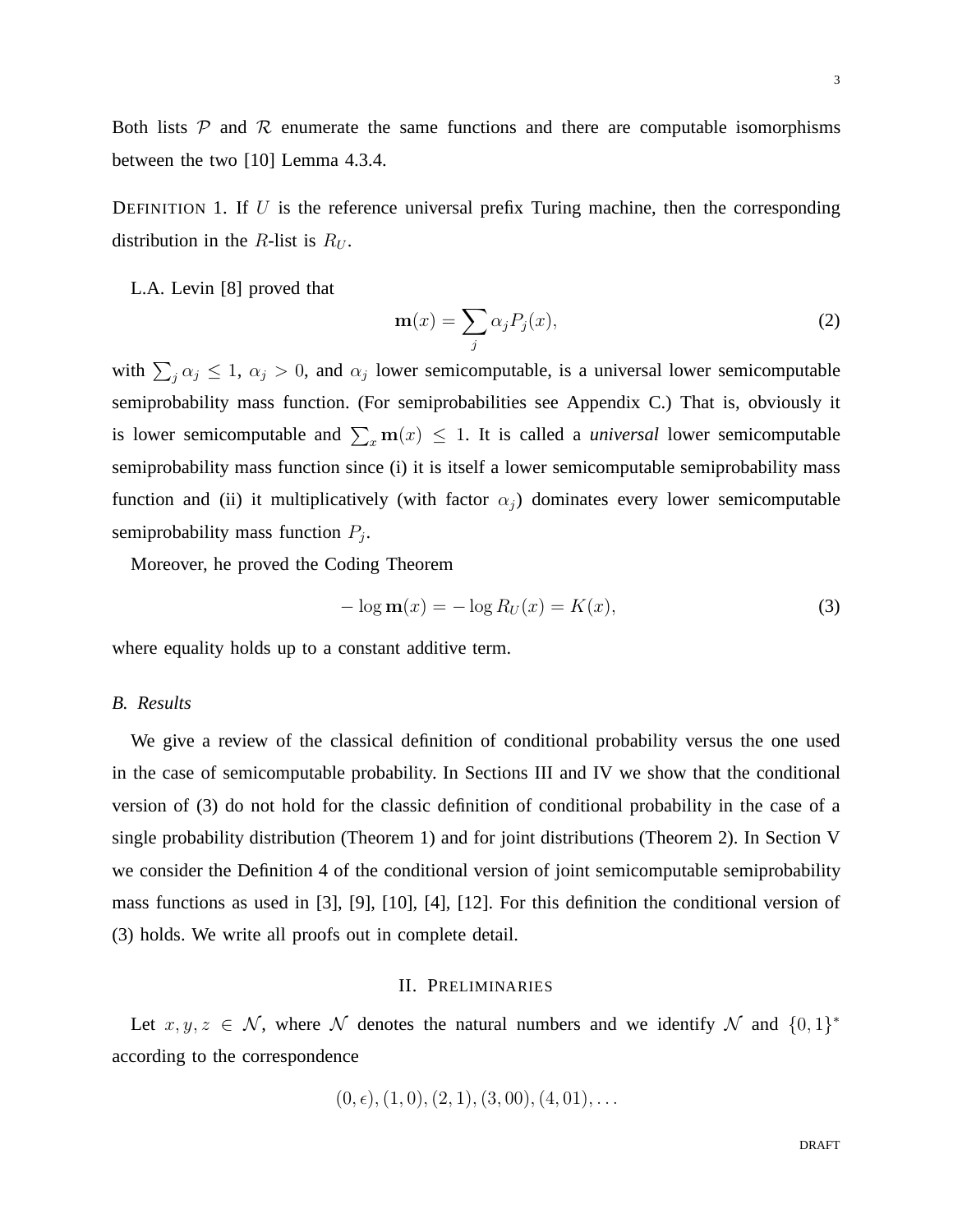Here  $\epsilon$  denotes the *empty word*. A *string* x is an element of  $\{0, 1\}^*$ . The *length* |x| of x is the number of bits in x, not to be confused with the absolute value of a number. Thus,  $|010| = 3$ and  $|\epsilon| = 0$ , while  $|-3| = |3| = 3$ .

The emphasis is on binary sequences only for convenience; observations in any alphabet can be so encoded in a way that is 'theory neutral'. Below we will use the natural numbers and the binary strings interchangeably.

#### III. CONDITIONAL PROBABILITY

Let P be a probability mass function on sample space N, that is,  $\sum P(x) = 1$  where the summation is over N. Suppose we consider  $x \in \mathcal{N}$  and event  $B \subseteq \mathcal{N}$  has occurred. According to Kolmogorov in [5] a new probability  $P(x|B)$  has arisen satisfying:

- 1)  $x \notin B$ :  $P(x|B) = 0$ ;
- 2)  $x \in B$ :  $P(x|B) = P(x)/P(B)$ ;
- 3)  $\sum_{x \in B} P(x|B) = 1.$

Let m be as defined in (2) with the sample space N. Then  $\sum m(x) \le 1$  and we call m a *semiprobability*. For the conditional versions of semiprobabilities Items 1) an 2) above hold and Item 3) holds with  $\leq$ . We show that in with these definitions there is no conditional Coding Theorem.

THEOREM 1. Let  $B \subseteq \mathcal{N}$  and  $|B| \leq \infty$ . Then  $-\log m(x|B) \neq K(x|B) + O(1)$ .

*Proof:* ( $x \notin B$ ) This implies  $m(x|B) = 0$  and therefore  $-\log m(x|B) = \infty$ . But  $K(x|B) <$ ∞.

 $(x \in B)$  We can replace B by its characteristic string:  $|\chi_B| = |B|$  and  $\chi_B$  is defined by  $\chi_B(i) = 1$  if  $i \in B$  and  $\chi_B(i) = 0$  otherwise. Rewrite the conditional

$$
\mathbf{m}(x|B) = \frac{\mathbf{m}(x)}{\mathbf{m}(B)} = \frac{\mathbf{m}(x)}{\mathbf{m}(\chi_B)}.
$$

Then, applying the Coding Theorem on the single argument numerator and denominatir of the right-hand side,

$$
-\log \mathbf{m}(x|B) = K(x) - K(\chi_B).
$$

Let  $K(\chi_B) \ge |B|$ . For every  $x \in B$  we have  $K(x) \le \log |B| + O(\log \log |B|)$ . Then,  $-\log m(x|B) \le$  $-|B|/2$ . But for every x and B we have  $K(x|B) \geq 0$ . H.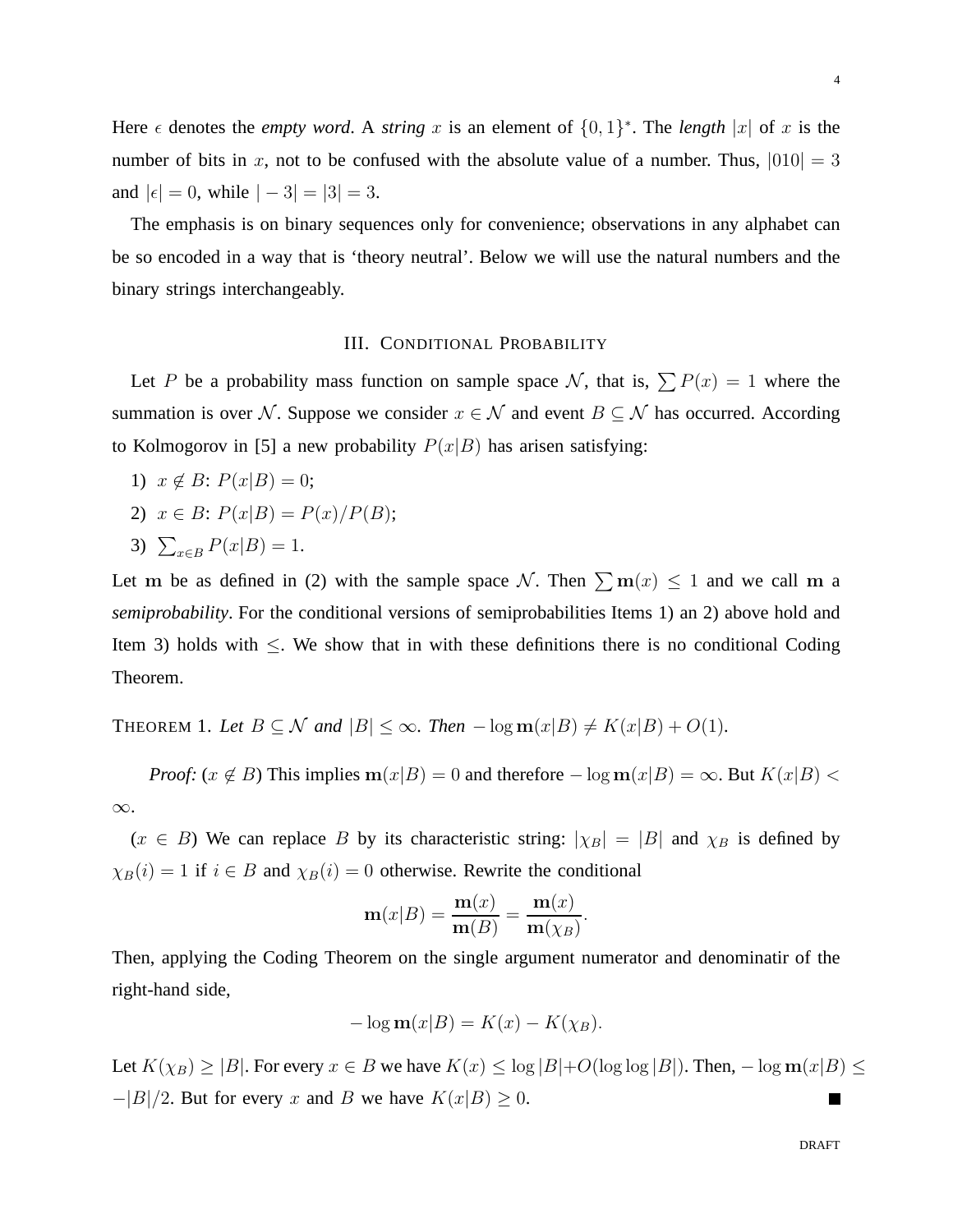### IV. LOWER SEMICOMPUTABLE JOINT PROBABILITY

We show that there is no equivalent of the Coding Theorem for the conditional version of m according to (1) based on lower semicomputable joint probability mass functions. We use a standard pairing function  $\langle \cdot, \cdot \rangle$  to obtain two-argument (joint) lower semicomputable probability mass functions from the single argument ones. For example,  $\langle i, j \rangle = \frac{1}{2}$  $\frac{1}{2}(i+j)(i+j+1)+j.$ 

DEFINITION 2. Let  $x, y \in \mathcal{N}$  and  $f(\langle x, y \rangle)$  be a lower semicomputable function on a single argument such that we have  $\sum_{\langle x,y \rangle} f(\langle x,y \rangle) \leq 1$ . We use these functions f to define the *lower semicomputable joint semiprobability mass functions*  $Q_j(x, y) = f(\langle x, y \rangle)$ .

Let us define the list

$$
\mathcal{Q}=Q_1,Q_2,\ldots.
$$

We can effectively enumerate the family of lower semicomputable joint semiprobability mass functions as before by Q. We can now define the *lower semicomputable joint universal probability* by

$$
\mathbf{m}(x,y) = \sum_{j} \alpha_j Q_j(x,y),\tag{4}
$$

with  $\sum_j \alpha_j \leq 1$ . Classically, for a joint probability mass function  $P(x, y)$  with  $x, y \in \mathcal{N}$  and  $\sum_{x,y} P(x,y) = 1$  one defines the conditional version [1] by

$$
P(x|y) = \frac{P(x,y)}{\sum_{z} P(z,y)}.
$$

We call  $P_1(x) = \sum_z P(x, z)$  and  $P_2(y) = \sum_z P(z, y)$  the *marginal* probability of x and y, respectively. This form of conditional  $P(x|y)$  corresponds with  $P(x|B)$  in Section III in that  $B = \{(z, y) : z \in \mathcal{N}\}\.$  The semiprobability m in (1) satisfies  $\sum_{x,y} m(x, y) \leq 1$  and the analogue of the above yields

DEFINITION 3. The *conditional* version of  $m(x, y)$  is defined by

$$
\mathbf{m}(x|y) = \frac{\mathbf{m}(x, y)}{\sum_{z} \mathbf{m}(z, y)} \n= \frac{\sum_{j} \alpha_{j} Q_{j}(x, y)}{\sum_{z} \sum_{j} \alpha_{j} Q_{j}(z, y)} \n= \frac{\sum_{j} \alpha_{j} Q_{j}(x, y)}{\sum_{j} \alpha_{j} \sum_{z} Q_{j}(z, y)}
$$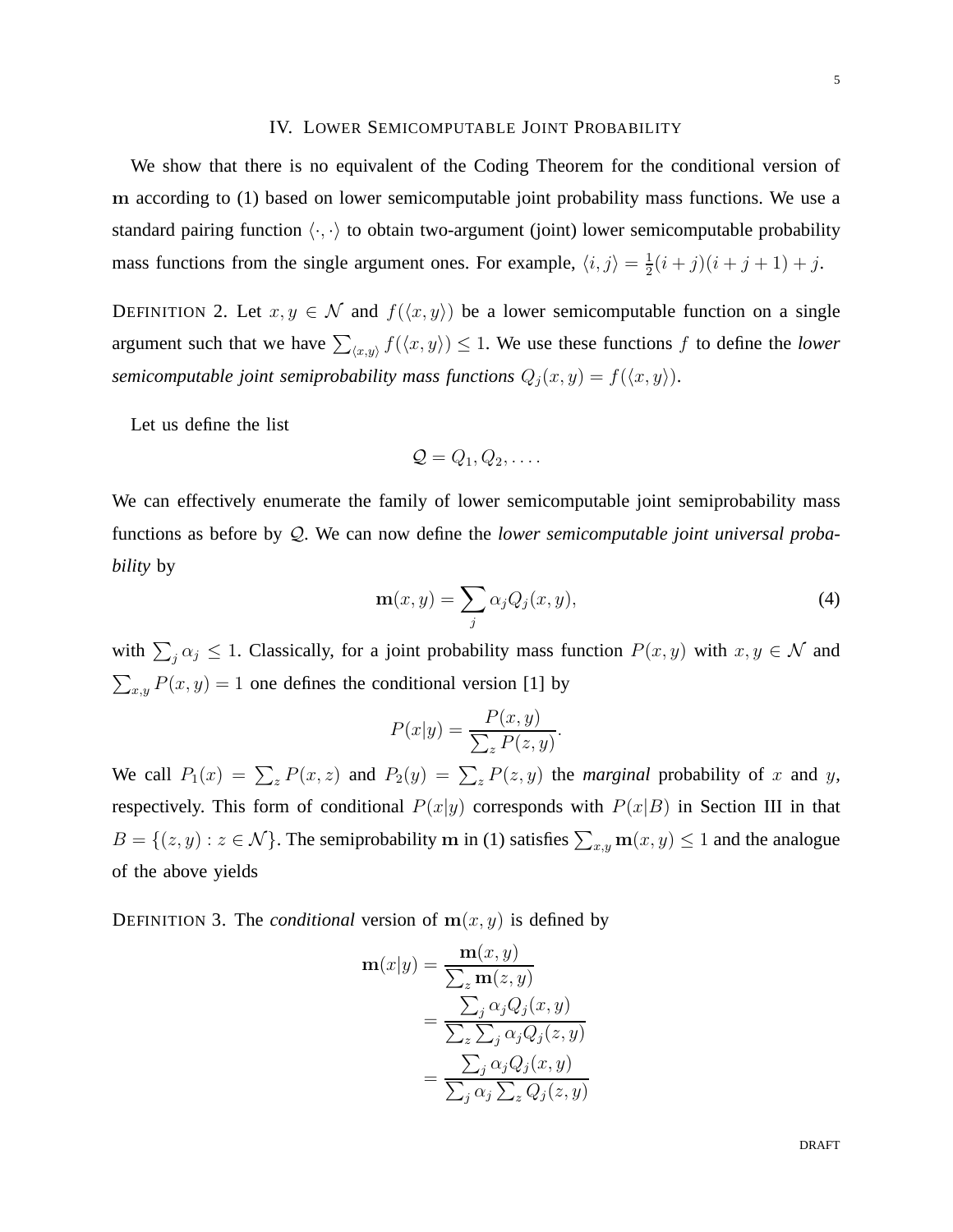This *conditional* version  $m(x|y)$  is the quotient of two lower semicomputable functions. It may not be semicomputable (not proved here). We show that there is no conditional coding theorem for this version of  $m(x|y)$ .

THEOREM 2. Let  $x, y \in \mathcal{N}$ . Then,  $-\log \mathbf{m}(x|y) \ge K(x|y) + O(|y|)$ . The  $O(|y|)$  term in general *cannot be improved.*

*Proof:* By (4) and the Coding Theorem we have  $-\log m(x, y) = K(\langle x, y \rangle) + O(1)$ . Clearly,  $K(\langle x, y \rangle) = K(x, y) + O(1)$ . The marginal universal probability  $m_2(y)$  is given by  $m_2(y) =$  $\sum_z \mathbf{m}(z, y) \ge \mathbf{m}(\epsilon, y)$ . Thus, with the last equality due to the Coding Theorem:  $-\log \mathbf{m}_2(y) \le$  $-\log m(\epsilon, y) = K(\langle \epsilon, y \rangle) + O(1) = K(y) + O(1)$ . By the Symmetry of Information (9) we find  $K(x, y) = K(y) + K(x|y, K(y)) + O(1)$ . Here  $K(x|y, K(y)) = K(x|y) + O(\log|y|)$ . Since  $m(x|y) = m(x, y)/m_2(y)$  by Definition 4, we have  $-\log m(x|y) = -\log m(x, y)+\log m_2(y) \ge$  $-\log m(x, y) + \log m(\langle \epsilon, y \rangle) = K(x|y) + O(\log(|y|))$ . Here the first inequality follows from the relation between  $m_2(y)$  and  $m(\langle \epsilon, y \rangle)$ , while the last equality follows from (9). In [3] it is shown that for every length of the binary representation of  $y \in \mathcal{N}$  there are y such that  $K(x|y, K(y)) = K(x|y) + \Omega(\log|y|).$  $\blacksquare$ 

# V. LOWER SEMICOMPUTABLE CONDITIONAL PROBABLITY

We consider lower semicomputable conditional semiprobabilities directly in order to obtain a conditional semiprobability that (i) is lower semicomputable itself, and (ii) dominates multiplicatively every lower semicomputable conditional semiprobability. Let  $f(x, y)$  be a lower semicomputable function. We use these functions f to define *lower semicomputable conditional semiprobability mass functions*  $P(x|y)$ .

THEOREM 3. *There is a universal conditional lower semicomputable semiprobability mass function. We denote it by* m*.*

*Proof:* We prove the theorem in two steps. In Stage 1 we show that the two-argument lower semicomputable functions which sum over the first argument to at most 1 can be effectively enumerated as

$$
P_1, P_2, \ldots
$$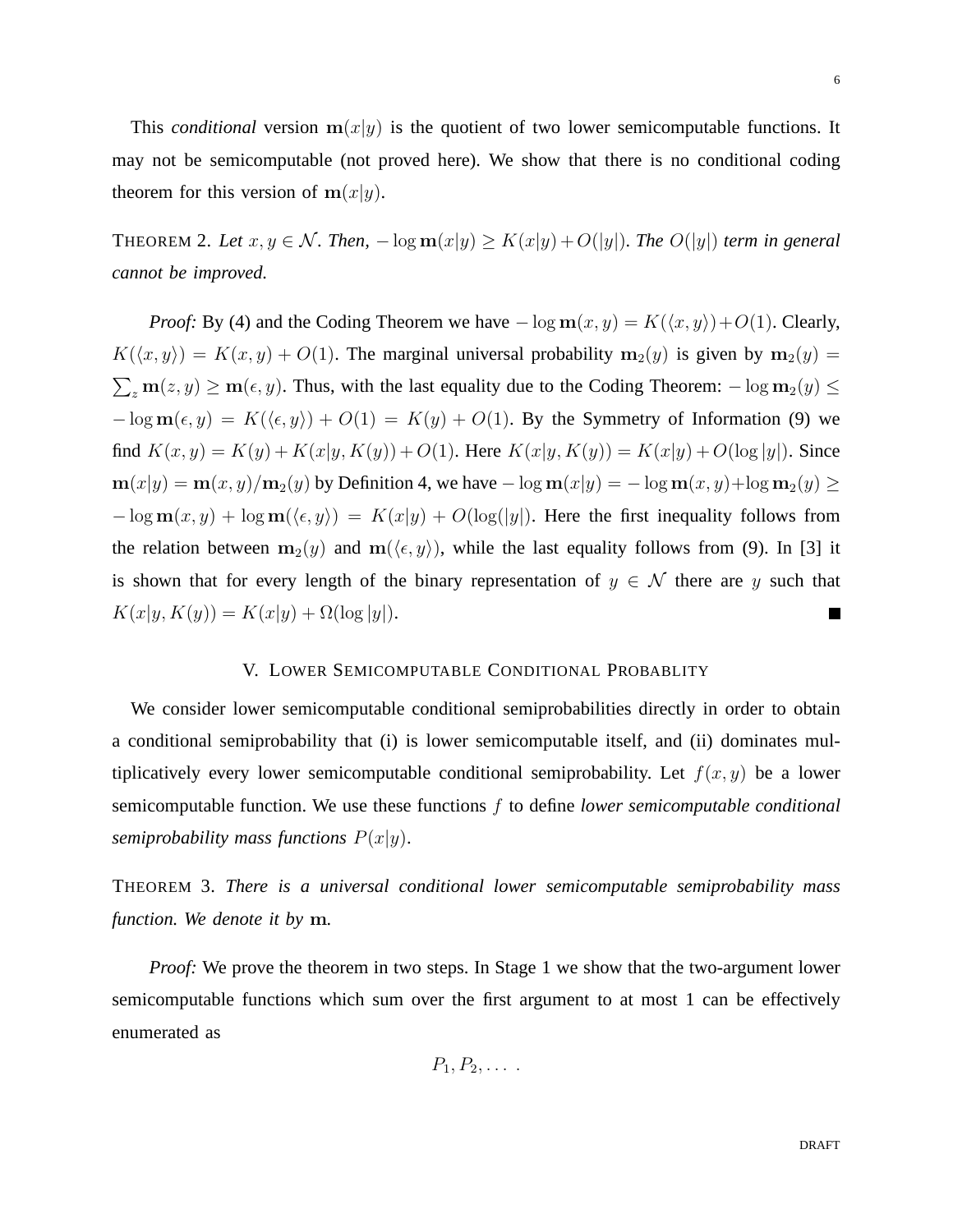This enumeration contains all and only lower semicomputable conditional semiprobability mass functions. In Stage 2 we show that  $P_0$  as defined below multiplicatively dominates all  $P_j$ :

$$
P_0(x|y) = \sum_j \alpha_j P_j(x|y),
$$

with  $\sum \alpha_j \leq 1$ , and  $\alpha_j > 0$  and lower semicomputable. Stage 1 consists of two parts. In the first part, we enumerate all lower semicomputable two argument functions; and in the second part we effectively change the lower semicomputable two argument functions to functions that sum to at most 1 over the first argument. Such functions leave the functions that were already conditional lower semicomputable semiprobability mass functions unchanged.

STAGE 1 Let  $\psi_1, \psi_2, \dots$  be an effective enumeration of all two-argument real-valued partial recursive functions. For example, let  $\psi_1(x, y), \psi_2(x, y), \dots$  be  $\psi_1(\langle x, y \rangle), \psi_2(\langle x, y \rangle), \dots$  with  $\langle \cdot, \cdot \rangle$  the standard pairing function over the natural numbers. Consider a function  $\psi$  from this enumeration (where we drop the subscript for notational convenience). Without loss of generality, assume that each  $\psi$  is approximated by a rational-valued three-argument partial recursive function  $\phi'(x, y, k) = p/q$  (use  $\phi'(\langle \langle x, y \rangle, k \rangle) = \langle p, q \rangle$ ). Without loss of generality, each such  $\phi'$  is modified to a partial recursive function satisfying the properties below. For all  $x, y, k \in \mathcal{N}$ ,

- if  $\phi(x, y, k) < \infty$ , then also  $\phi(x, y, 1), \phi(x, y, 2), \ldots, \phi(x, y, k-1) < \infty$  (this can be achieved by the trick of dovetailing the computation of  $\phi'(\langle\langle x,y\rangle,1\rangle), \phi'(\langle\langle x,y\rangle,2\rangle), \ldots$ and assigning computed values in enumeration order of halting to  $\phi(x, y, 1), \phi(x, y, 2), \ldots$ ;
- $\phi(x, y, k+1) \ge \phi(x, y, k)$  (dovetail the computation of  $\phi'(x, y, 1), \phi'(x, y, 2), \dots$  and assign the enumerated values to  $\phi(x, y, 1), \phi(x, y, 2), \ldots$  satisfying this requirement and ignoring the other computed values); and
- $\lim_{k\to\infty}\phi(x,y,k)=\psi(x,y)$  (as does  $\phi'$ ).

The resulting  $\psi$ -list contains all lower semicomputable two-argument real-valued functions, and is represented by the approximators in the  $\phi$ -list. Each lower semicomputable function  $\psi$  (rather, the approximating function  $\phi$ ) will be used to construct a function P that sums to at most 1 over the first argument. In the algorithm below, the local variable array  $P$  contains the current approximation to the values of  $P$  at each stage of the computation. This is doable because the nonzero part of the approximation is always finite.

**Step 1:** Initialize by setting  $P(x|y) := 0$  for all  $x, y \in \mathcal{N}$ ; and set  $k := 0$ .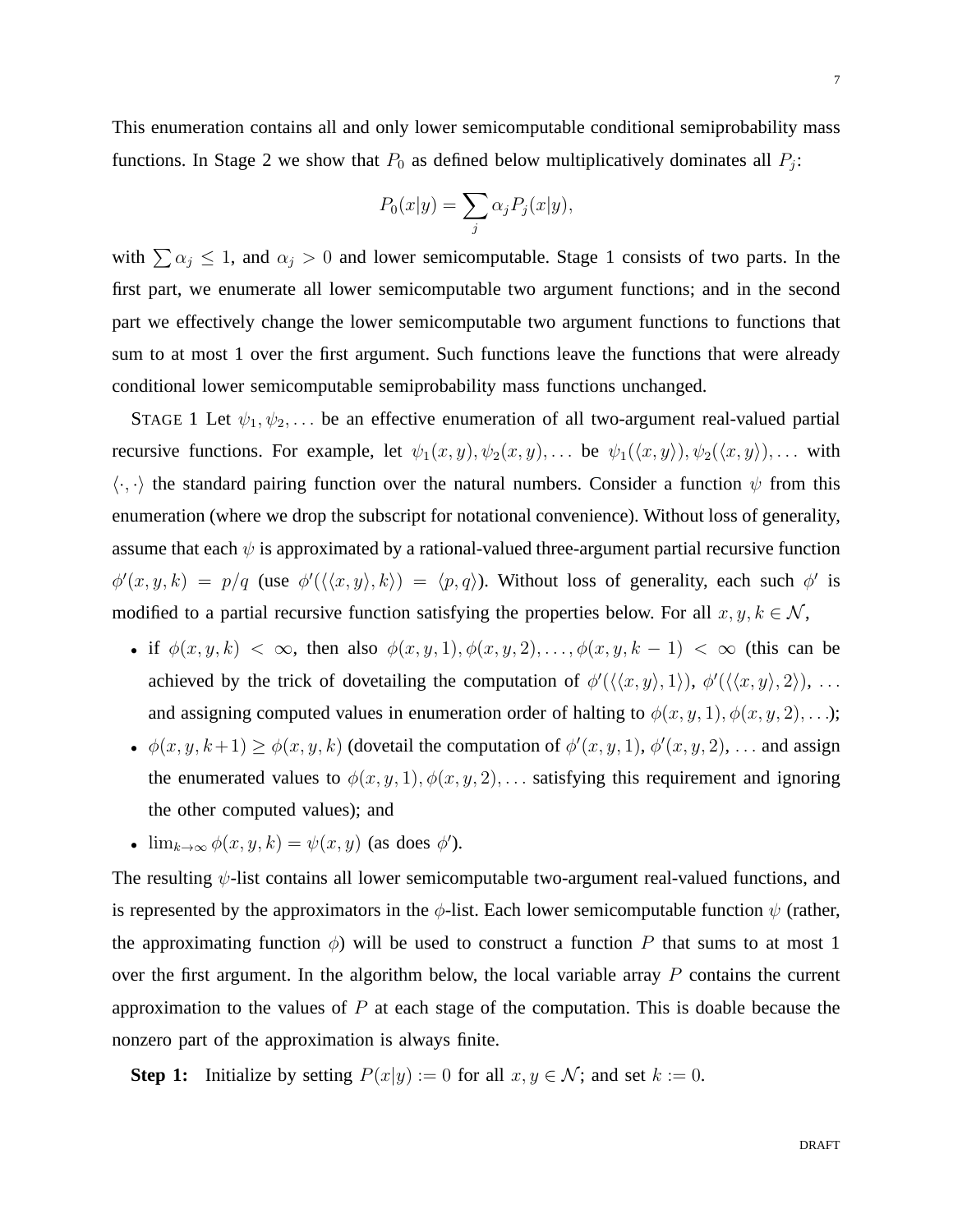- **Step 2:** Set  $k := k+1$ , and compute  $\phi(1, 1, k), \ldots, \phi(k, k, k)$ . {If any  $\phi(i, j, k)$ ,  $1 \le i, j \le k$ , is undefined, then the existing values of  $P$  do not change.
- **Step 3: if** for some  $j$   $(1 \leq j \leq k)$  we have  $\phi(1, j, k) + \cdots + \phi(k, j, k) > 1$  then the existing values of P do not change **else for**  $i, j := 1, ..., k$  set  $P(i|j) := \phi(i, j, k)$ {Step 3 is a test of whether the new assignment of  $P$ -values satisfy (also future) lower semicomputable conditional semiprobability mass function requirements}

**Step 4: Go to** Step 2.

If  $\psi(x, y)$  satisfies  $\sum_x \psi(x, y) \le 1$  for all  $x, y \in \mathcal{N}$  then  $P(x|y) = \psi(x, y)$  for all  $x, y \in \mathcal{N}$ . If for some x, y and k with  $x, y \leq k$  the value  $\phi(x, y, k)$  is undefined, then the last assigned values of P do not change any more even though the computation goes on forever. If the **else** condition in Step 3 is satisfied in the limit with equality by the values of  $P$ , it is a conditional semiprobability mass function. If **if** condition in Step 3 gets satisfied, then the computation terminates and P's support is finite and it is computable.

Executing this procedure on all functions in the list  $\phi_1, \phi_2, \ldots$  yields an effective enumeration  $P_1, P_2, \ldots$  of lower semicomputable functions containing all and only lower semicomputable conditional semiprobability mass functions. The algorithm takes care that for all  $j \geq 1$  we have

$$
\sum_{x} P_j(x|y) \le 1.
$$

STAGE 2 Define the function  $P_0$  as

$$
P_0(x|y) = \sum_j \alpha_j P_j(x|y),
$$

with  $\alpha_j$  chosen such that  $\sum_j \alpha_j \leq 1$ ,  $\alpha_j > 0$  and lower semicomputable for all j. Then  $P_0$  is a conditional semiprobability mass function since

$$
\sum_{x} P_0(x|y) = \sum_{j} \alpha_j \sum_{x} P_j(x|y) \le \sum_{j} \alpha_j \le 1.
$$

The function  $P_0(\cdot|\cdot)$  is also lower semicomputable, since  $P_j(x|y)$  is lower semicomputable in j and x, y. (Use the universal partial recursive function  $\phi_0$  and the construction above.) Also  $\alpha_j$ is by definition lower semicomputable for all j. Finally,  $P_0$  multiplicatively dominates each  $P_j$ since for all  $x, y \in \mathcal{N}$  we have  $P_0(x|y) \ge \alpha_j P_j(x|y)$  while  $\alpha_j > 0$ . Therefore,  $P_0$  is a universal lower semicomputable conditional semiprobability mass function. П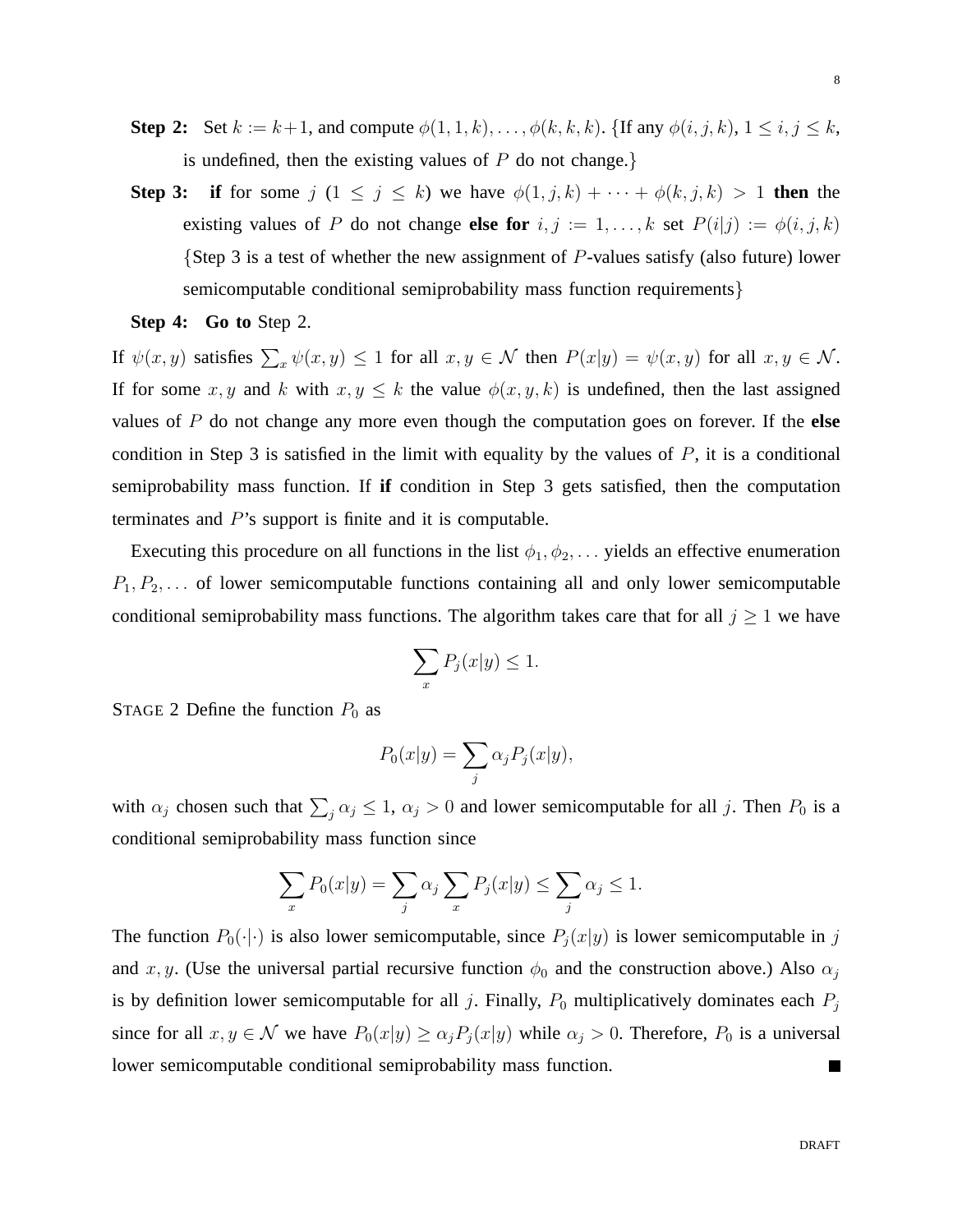We can choose the  $\alpha_j$ 's in the definition of  $P_0$  in the proof above by setting

$$
\alpha_j = 2^{-K(j)-c_j},
$$

with the  $c_j \ge 0$  constants. Then  $\sum_j \alpha_j \le 1$  by the ubiquitous Kraft inequality [7] (satisfied by the prefix complexity K), and  $\alpha_j > 0$  and lower semicomputable for all j.

DEFINITION 4. We define

$$
\mathbf{m}(x|y) = \sum_{j\geq 1} 2^{-K(j)-c_j} P_j(x|y).
$$

We call  $m(x|y)$  the *reference universal lower semicomputable conditional semiprobability mass function*.

COROLLARY 1. If  $P(x|y)$  is a lower semicomputable conditional semiprobability mass function, then  $2^{K(P)}m(x|y) \ge P(x|y)$ , for all x, y. That is,  $m(x|y)$  multiplicatively dominates every lower semicomputable conditional semiprobability mass function  $P(x|y)$ .

# *A. A Priori Probability*

Let  $P_1, P_2, \ldots$  be the effective enumeration of all lower semicomputable conditional semiprobability mass functions constructed in Theorem 3. There is another way to effectively enumerate all lower semicomputable conditional semiprobability mass functions. Let the input to a prefix machine  $T$  (with the string  $y$  on its auxiliary tape) be provided by an infinitely long sequence of fair coin flips. The probability of generating an initial input segment p is  $2^{-|p|}$ . If  $T(p, y) < \infty$ , that is, T's computation on  $p$  with  $y$  on its auxiliary tape terminates, then presented with any infinitely long sequence starting with  $p$ , the machine  $T$  with  $y$  on its auxiliary tape, being a prefix machine, will read exactly  $p$  and no further.

Let  $T_1, T_2, \ldots$  be the standard enumeration of prefix machines in [10]. For each prefix machine T, define

$$
Q_T(x|y) = \sum_{T(p,y)=x} 2^{-|p|}.
$$
 (5)

In other words,  $Q_T(x|y)$  is the probability that T with y on its auxiliary tape computes output x if its input is provided by successive tosses of a fair coin. This means that for every string  $y$ we have that  $Q_T$  satisfies

$$
\sum_{x \in \mathcal{N}} Q_T(x|y) \le 1.
$$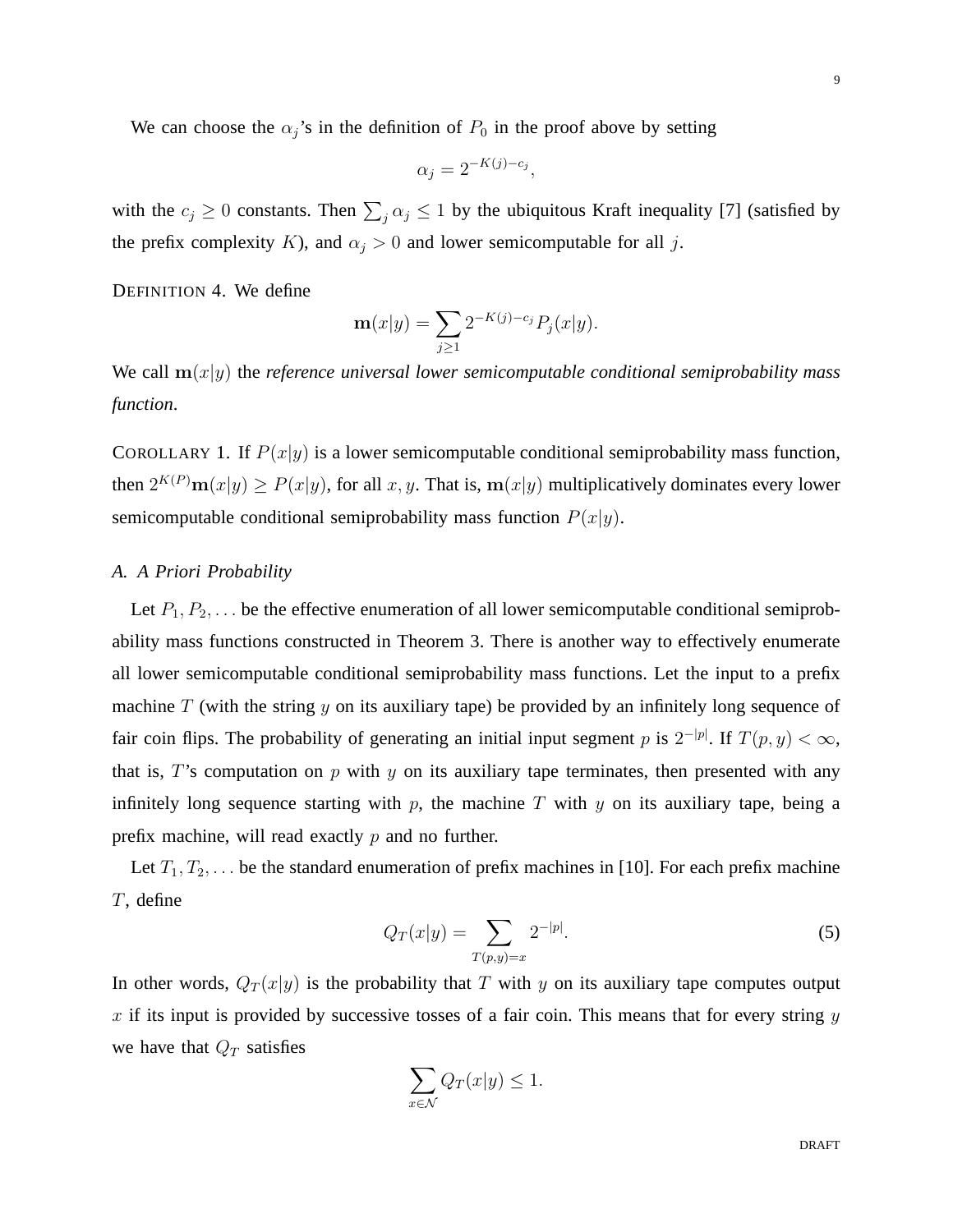We can approximate  $Q_T(\cdot|y)$  for every string y as follows. (The algorithm uses the local variable  $Q(x)$  to store the current approximation to  $Q_T(x|y)$ .)

- **Step 1:** Fix  $y \in \{0, 1\}^*$ . Initialize  $Q(x) := 0$  for all x.
- **Step 2:** Dovetail the running of all programs on  $T$  with auxiliary  $y$  so that in stage  $k$ , step  $k - j$  of program j is executed. Every time the computation of some program p halts with output x, increment  $Q(x) := Q(x) + 2^{-|p|}$ .

The algorithm approximates the displayed sum in Equation 5 by the contents of  $Q(x)$ . Since  $Q(x)$  is nondecreasing, this shows that  $Q<sub>T</sub>$  is lower semicomputable. Starting from a standard enumeration of prefix machines  $T_1, T_2, \ldots$ , this construction gives for every  $y \in \{0, 1\}^*$  and enumeration of only lower semicomputable conditional probability mass functions

$$
Q_1(\cdot|y), Q_2(\cdot|y), \ldots
$$

To merge the enumerations for different  $y$  we use dovetailing over the index  $i$  of  $Q_i$  and  $y$ . The P-enumeration of Theorem 3 contains all elements enumerated by this Q-enumeration. In [10] Lemma 4.3.4 the reverse is shown.

DEFINITION 5. The *conditional universal a priori probability* on the positive integers is defined as

$$
Q_U(x|y) = \sum_{U(p,y)=x} 2^{-|p|},
$$

where  $U$  is the reference prefix machine.

REMARK 1. The use of prefix machines in the present discussion rather than plain Turing machines is necessary. By Kraft's inequality the series  $\sum_{p} 2^{-|p|}$  converges (to  $\leq 1$ ) if the summation is taken over all halting programs  $p$  of any fixed prefix machine with a fixed auxiliary input y. In contrast, if the summation is taken over all halting programs  $p$  of a universal plain Turing machine, then the series  $\sum_{p} 2^{-|p|}$  diverges.  $\diamondsuit$ 

#### *B. The Conditional Coding Theorem*

THEOREM 4. *There is a constant* c *such that for every* x*,*

$$
\log \frac{1}{\mathbf{m}(x|y)} = \log \frac{1}{Q_U(x|y)} = K(x|y),
$$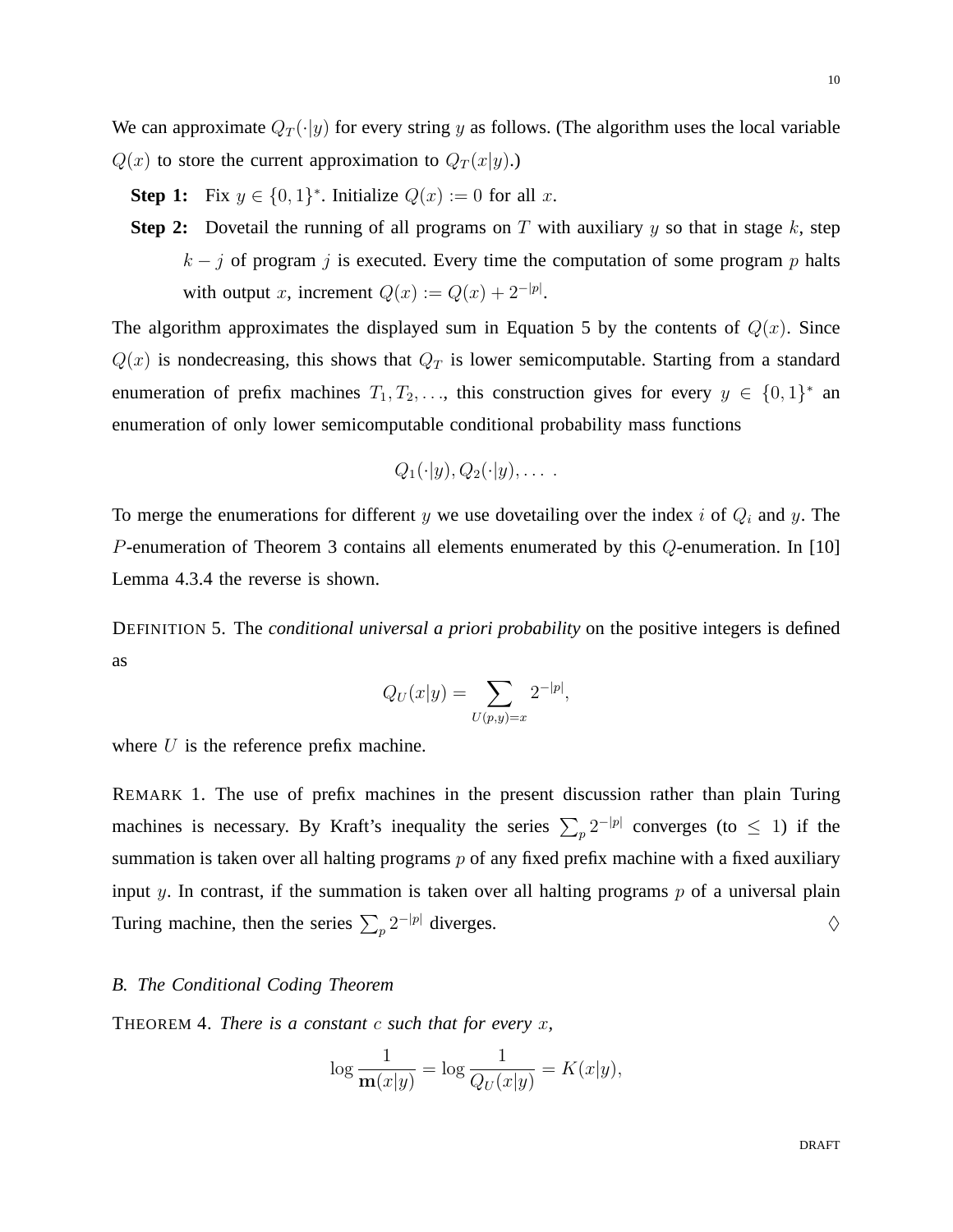*with equality up to an additive constant* c*.*

*Proof:* Since  $2^{-K(x|y)}$  represents the contribution to  $Q_U(x|y)$  by a shortest program for x given the auxiliary y, we have  $2^{-K(x|y)} \leq Q_U(x|y)$ , for all  $x, y$ .

Clearly,  $Q_U(x|y)$  is lower semicomputable. Namely, enumerate all programs for x given y, by running reference machine  $U$  on all programs with  $y$  as auxiliary at once in dovetail fashion: in the first phase, execute step 1 of program 1; in the second phase, execute step 2 of program 1 and step 1 of program 2; in the *i*th phase  $(i > 2)$ , execute step j of program k for all positive j and k such that  $j + k = i$ . By the universality of  $m(x|y)$  in the class of lower semicomputable conditional semiprobability mass functions,  $Q_U(x|y) = O(\mathbf{m}(x|y)).$ 

It remains to show that  $m(x|y) = O(2^{-K(x|y)})$ . This is equivalent to proving that  $K(x|y) \leq$  $\log 1/\mathbf{m}(x|y) + O(1)$ , as follows. Exhibit a prefix-code E encoding each source word x given y as a code word  $E(x|y) = p$ , satisfying

$$
|p| \le \log \frac{1}{\mathbf{m}(x|y)} + O(1),
$$

together with a decoding prefix machine T such that  $T(p, y) = x$ . Then,

$$
K_T(x|y) \le |p|,
$$

and by the Invariance Theorem (7)

$$
K(x|y) \le K_T(x|y) + c_T,
$$

with  $c_T > 0$  a constant that may depend on T but not on x, y. Note that T is fixed by the above construction. On the way to constructing  $E$  as required, we recall a construction for the Shannon–Fano code:

LEMMA 1. If  $p$  is a function on the nonnegative integers, and  $\sum_x p(x) \leq 1$ , then there is a binary *prefix-code* e *such that the code words* e(1), e(2), . . . *can be length-increasing lexicographically ordered and*  $|e(x)| \leq \log 1/p(x) + 2$ .

*Proof:* Let  $[0, 1)$  be the half-open real unit interval, corresponding to the sample space  $S =$  $\{0,1\}^{\infty}$ . Each element  $\omega$  of S corresponds to a real number 0. $\omega$ . Let  $x \in \{0,1\}^*$ . The half-open interval  $[0.x, 0.x + 2^{-|x|})$  corresponding to the cylinder (set) of reals  $\Gamma_x = \{0.\omega : \omega = x \dots \in S\}$ is called a *binary interval* . We cut off disjoint, consecutive, adjacent (not necessarily binary)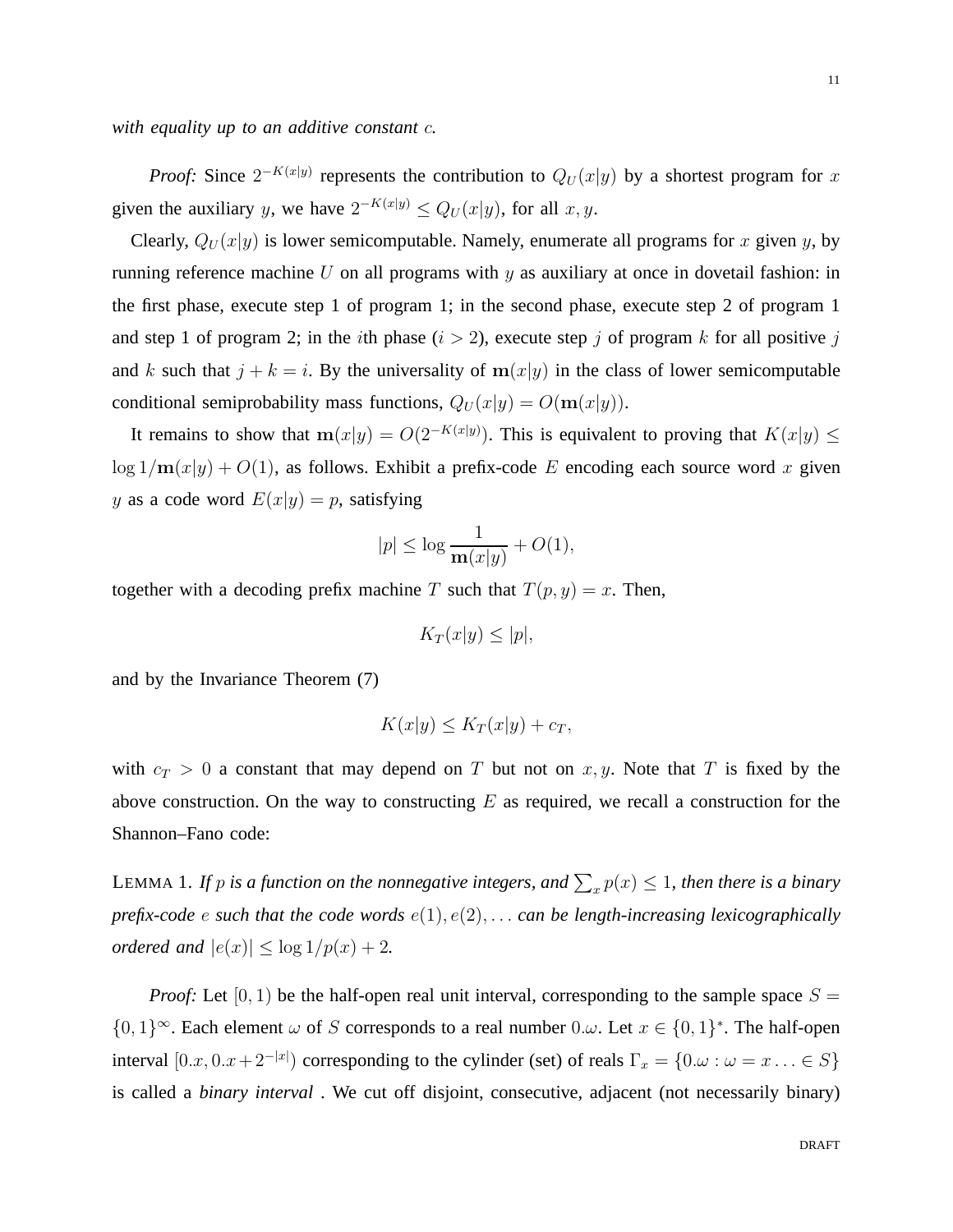intervals  $I_x$  of length  $p(x)$  from the left end of  $[0, 1)$ ,  $x = 1, 2, \ldots$ . Let  $i_x$  be the length of the longest binary interval contained in  $I_x$ . Set  $E(x)$  equal to the binary word corresponding to the leftmost such interval. Then  $|e(x)| = \log 1/i_x$ . It is easy to see that  $I_x$  is covered by at most four binary intervals of length  $i_x$ , from which the lemma follows.

We use this construction to find a prefix machine T such that  $K_T(x|y) \leq \log 1/\mathbf{m}(x|y) + c$ . That  $m(x|y)$  is not computable but only lower semicomputable results in  $c = 3$ .

Since  $m(x|y)$  is lower semicomputable, there is a partial recursive function  $\phi(x, y, t)$  with  $\phi(x, y, t) \leq \mathbf{m}(x|y)$  and  $\phi(x, y, t + 1) \geq \phi(x, y, t)$ , for all t. Moreover,  $\lim_{t\to\infty} \phi(x, y, t) =$  $m(x|y)$ . Let  $\psi(x, y, t)$  be the greatest partial recursive lower bound of the following special form on  $\phi(x, y, t)$  defined by

$$
\psi(x, y, t) := \{2^{-k} : 2^{-k} \le \phi(x, y, t) < 2 \cdot 2^{-k} \text{ and } \phi(x, y, j) < 2^{-k} \text{ for all } j < t\},
$$

and  $\psi(x, y, t) := 0$  otherwise. Let  $\psi$  enumerate its range without repetition. Then,

$$
\sum_{x,y,t} \psi(x,y,t) = \sum_{x} \sum_{y} \sum_{t} \psi(x,y,t) \le 2\mathbf{m}(x|y) \le 2.
$$

The series  $\sum_{x,y,t} \psi(x, y, t)$  can converge to precisely  $2m(x|y)$  only in case there is a positive integer k such that  $m(x|y) = 2^{-k}$ .

In a manner similar to the above proof we chop off consecutive, adjacent, disjoint half-open intervals  $I_{x,y,t}$  of length  $\psi(x, y, t)/2$ , in enumeration order of a dovetailed computation of all  $\psi(x, y, t)$ , starting from the left-hand side of [0, 1). We have already shown that this is possible. It is easy to see that we can construct a prefix machine T as follows: If  $\Gamma_p$  is the leftmost largest binary interval of  $I_{x,y,t}$ , then  $T(p, y) = x$ . Otherwise,  $T(p, y) = \infty$  (T does not halt).

By construction of  $\psi$ , for each pair x, y there is a t such that  $\psi(x, y, t) > m(x|y)/2$ . Each interval  $I_{x,y,t}$  has length  $\psi(x, y, t)/2$ . Each *I*-interval contains a binary interval  $\Gamma_p$  of length at least one-half of that of I (because the length of I is of the form  $2^{-k}$ , it contains a binary interval of length  $2^{-k-1}$ ). Therefore, there is a p with  $T(p, y) = x$  such that  $2^{-|p|} \ge \mathbf{m}(x|y)/8$ . This implies  $K_T(x|y) \leq \log 1/\mathbf{m}(x|y) + 3$ , which was what we had to prove.  $\blacksquare$ 

COROLLARY 2. The above result plus Corollary 1 give: If  $P$  is a lower semicomputable conditional semiprobability mass function. Then there is a constant  $c_P = K(P) + O(1)$  such that  $K(x|y) \leq \log 1/P(x|y) + c_P.$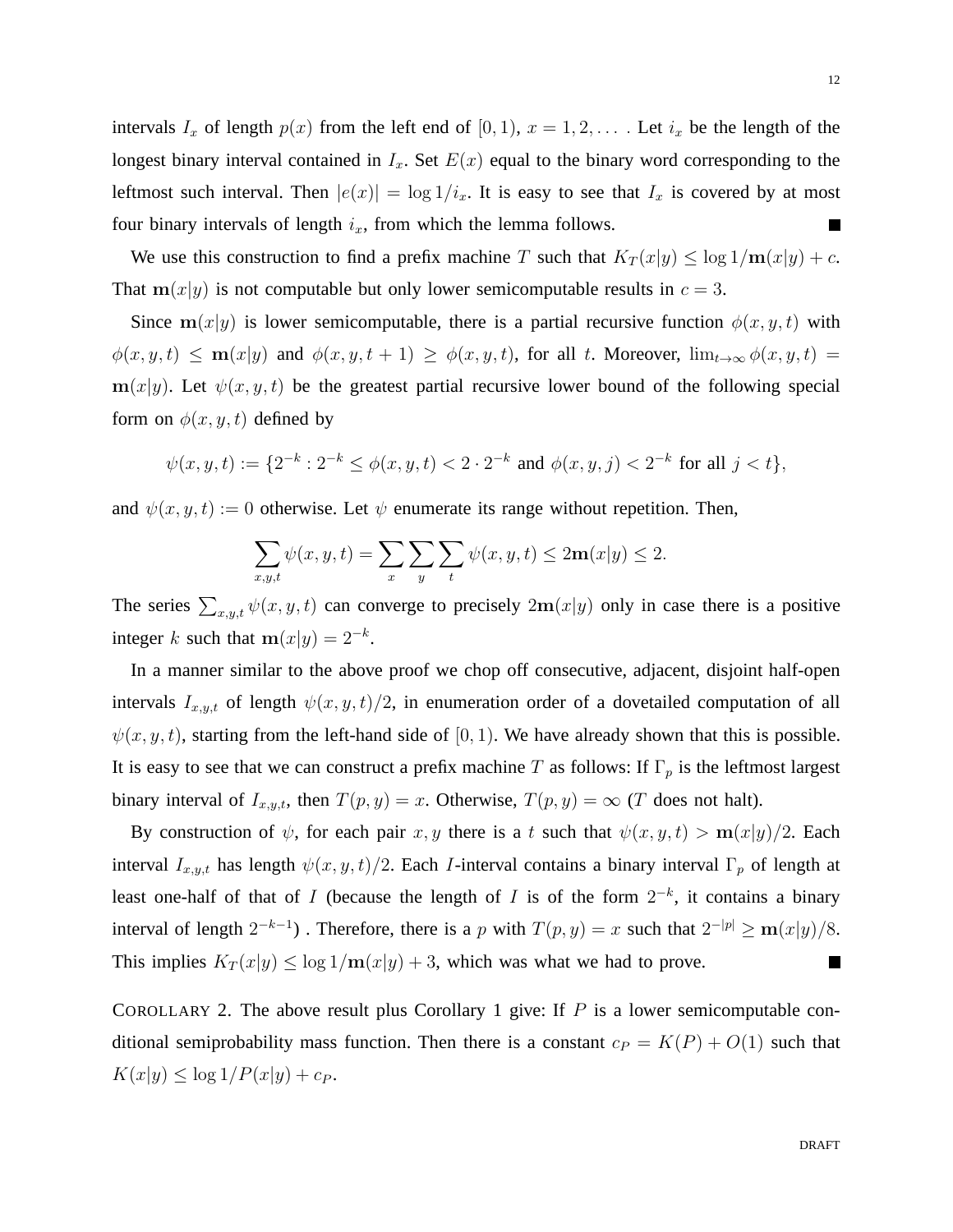## VI. CONCLUSION

The conditional version of the Coding Theorem of L.A. Levin, Theorem 4, requires a lower semicomputable conditional semiprobability that multiplicatively dominates all other lower semicomputable conditional semiprobabilities as in Theorem 3. The conventional form of the conditional (1), applied to the distribution (2) satisfying the original Coding Theorem (3) is false. This is shown by Theorems 1 and 2.

#### APPENDIX

#### *A. Self-delimiting Code*

A binary string y is a *proper prefix* of a binary string x if we can write  $x = yz$  for  $z \neq \epsilon$ . A set  $\{x, y, ...\} \subseteq \{0, 1\}^*$  is *prefix-free* if for any pair of distinct elements in the set neither is a proper prefix of the other. A prefix-free set is also called a *prefix code* and its elements are called *code words*. An example of a prefix code, that is useful later, encodes the source word  $x = x_1x_2...x_n$  by the code word

$$
\overline{x} = 1^n 0x.
$$

This prefix-free code is called *self-delimiting*, because there is fixed computer program associated with this code that can determine where the code word  $\bar{x}$  ends by reading it from left to right without backing up. This way a composite code message can be parsed in its constituent code words in one pass, by the computer program. (This desirable property holds for every prefix-free encoding of a finite set of source words, but not for every prefix-free encoding of an infinite set of source words. For a single finite computer program to be able to parse a code message the encoding needs to have a certain uniformity property like the  $\bar{x}$  code.) Since we use the natural numbers and the binary strings interchangeably,  $|\bar{x}|$  where x is ostensibly an integer, means the length in bits of the self-delimiting code of the binary string with index  $x$ . On the other hand, |x| where x is ostensibly a binary string, means the self-delimiting code of the binary string with index the length |x| of x. Using this code we define the standard self-delimiting code for x to be  $x' = \overline{|x|}x$ . It is easy to check that  $|\overline{x}| = 2n + 1$  and  $|x'| = n + 2\log n + 1$ . Let  $\langle \cdot \rangle$  denote a standard invertible effective one-one encoding from  $N \times N$  to a subset of N. For example, we can set  $\langle x, y \rangle = x'y$ . We can iterate this process to define  $\langle x, \langle y, z \rangle \rangle$ , and so on. For Kolmogorov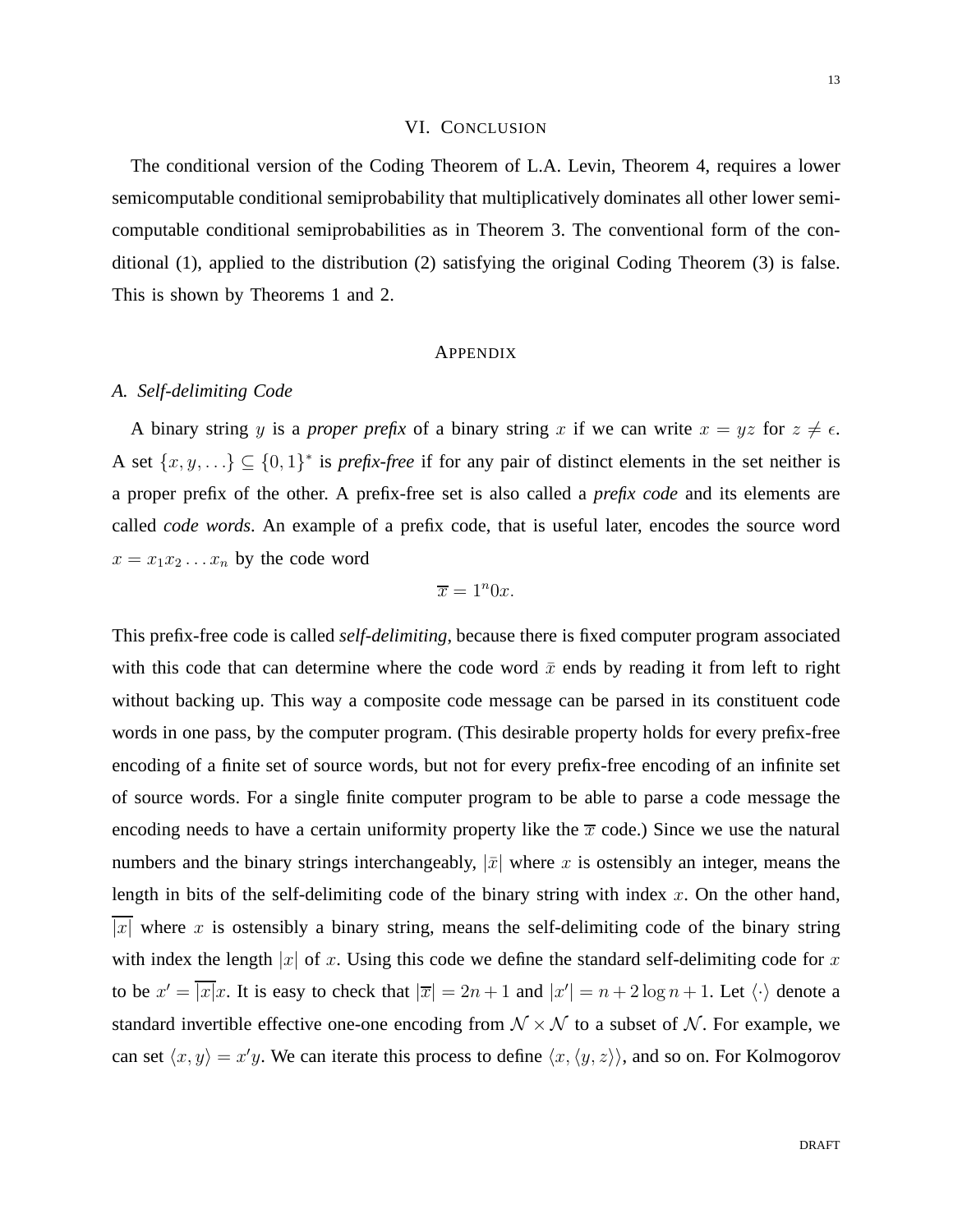14

complexity it is essential that there exists a pairing function such that the length of  $\langle u, v \rangle$  is equal to the sum of the lengths of  $u, v$  plus a small value depending only on  $|u|$ .

## *B. Kolmogorov Complexity*

For precise definitions, notation, and results see the text [10]. For technical reasons we use a variant of complexity, so-called prefix complexity, which is associated with Turing machines for which the set of programs resulting in a halting computation is prefix free. We realize prefix complexity by considering a special type of Turing machine with a one-way input tape, a separate work tape, and a one-way output tape. Such Turing machines are called *prefix* Turing machines. If a machine T halts with output x after having scanned all of p on the input tape, but not further, then  $T(p) = x$  and we call p a *program* for T. It is easy to see that  $\{p : T(p) = x, x \in \{0,1\}^*\}$ is a *prefix code*.

Let  $T_1, T_2, \ldots$  be a standard enumeration of all prefix Turing machines with a binary input tape, for example the lexicographical length-increasing ordered prefix Turing machine descriptions [10]. Let  $\phi_1, \phi_2, \ldots$  be the enumeration of corresponding prefix functions that are computed by the respective prefix Turing machines  $(T_i$  computes  $\phi_i$ ). These functions are the *partial recursive* functions or *computable* functions (of effectively prefix-free encoded arguments). We denote the function computed by a Turing machine  $T_i$  with p as input and y as conditional information by  $\phi_i(p, y)$ . One of the main achievements of the theory of computation is that the enumeration  $T_1, T_2, \ldots$  contains a machine, say  $T_u$ , that is computationally universal and optimal in that it can simulate the computation of every machine in the enumeration when provided with its program and index. Namely, it computes a function  $\phi_u$  such that  $\phi_u(\langle i, p \rangle, y) = \phi_i(p, y)$  for all  $i, p, y$ . We fix one such machine and designate it as the *reference universal Turing machine* or *reference Turing machine* for short.

DEFINITION 6. *The* conditional prefix Kolmogorov complexity *of* x *given* y *(as auxiliary infor* $mation$ ) with respect to prefix Turing machine  $T_i$  is

$$
K_i(x|y) = \min_{p} \{|p| : \phi_i(p, y) = x\}.
$$
 (6)

*The* conditional prefix Kolmogorov complexity K(x|y) *is defined as the conditional Kolmogorov complexity*  $K_u(x|y)$  *with respect to the reference prefix Turing machine*  $T_u$  *usually denoted by* U. The unconditional version is set to  $K(x) = K(x|\epsilon)$ *.*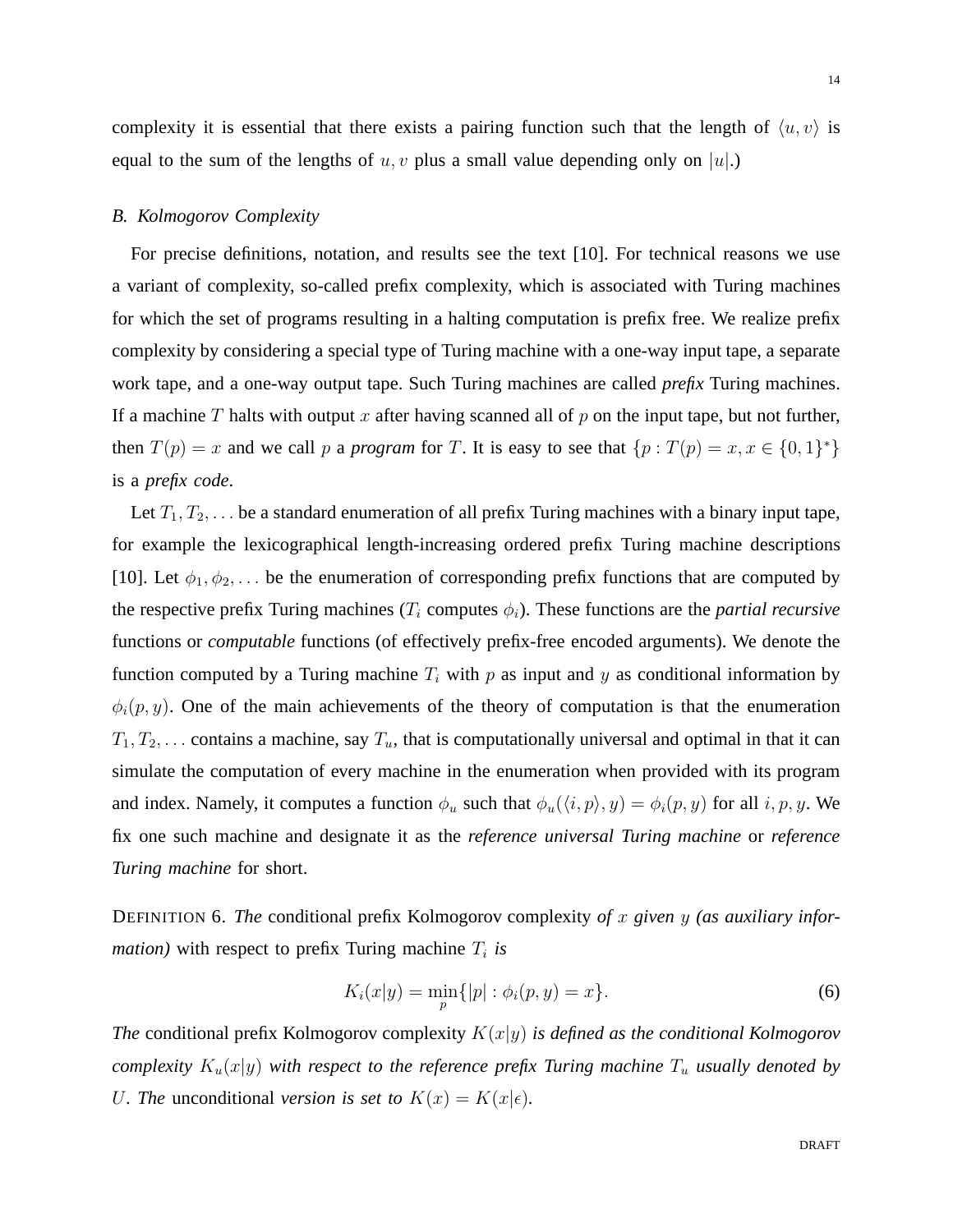The prefix Kolmogorov complexity  $K(x|y)$  satisfies the following so-called Invariance Theorem:

$$
K(x|y) \le K_i(x|y) + c_i \tag{7}
$$

for all  $i, x, y$ , where  $c_i$  depends only on i (asymptotically, the reference machine is not worse than any other machine). Intuitively,  $K(x|y)$  represents the minimal amount of information required to generate x by any effective process from input  $\gamma$  (provided the set of programs is prefixfree). The functions  $K(\cdot)$  and  $K(\cdot|\cdot)$ , though defined in terms of a particular machine model, are machine-independent up to an additive constant and acquire an asymptotically universal and absolute character through Church's thesis, see for example [10], and from the ability of universal machines to simulate one another and execute any effective process.

Quantitatively,  $K(x) \leq |x| + 2 \log |x| + O(1)$ . A prominent property of the prefix-freeness of  $K(x)$  is that we can interpret  $2^{-K(x)}$  as a probability distribution since  $K(x)$  is the length of a shortest prefix-free program for  $x$ . By the fundamental Kraft's inequality [7] (see for example [1], [10]) we know that if  $l_1, l_2, \ldots$  are the code-word lengths of a prefix code, then  $\sum_{x} 2^{-l_x} \leq 1$ . Hence,

$$
\sum_{x} 2^{-K(x)} \le 1. \tag{8}
$$

This leads to the notion of universal distribution  $m(x) = 2^{-K(x)}$  which we may view as a rigorous form of Occam's razor. Namely, the probability  $m(x)$  is great if x is simple ( $K(x)$ ) is small like  $K(x) = O(\log |x|)$  and  $m(x)$  is small if x is complex  $(K(x))$  is large like  $K(x) \ge |x|$ .

The Kolmogorov complexity of an individual finite object was introduced by Kolmogorov [6] as an absolute and objective quantification of the amount of information in it. The information theory of Shannon [13], on the other hand, deals with *average* information *to communicate* objects produced by a *random source*. Since the former theory is much more precise, it is surprising that analogs of theorems in information theory hold for Kolmogorov complexity, be it in somewhat weaker form. An example is the remarkable *symmetry of information* property used later, see [15] for the plain complexity version, and [3] for the prefix complexity version below. Let  $x^*$  denote the shortest prefix-free program  $x^*$  for a finite string x, or, if there are more than one of these, then  $x^*$  is the first one halting in a fixed standard enumeration of all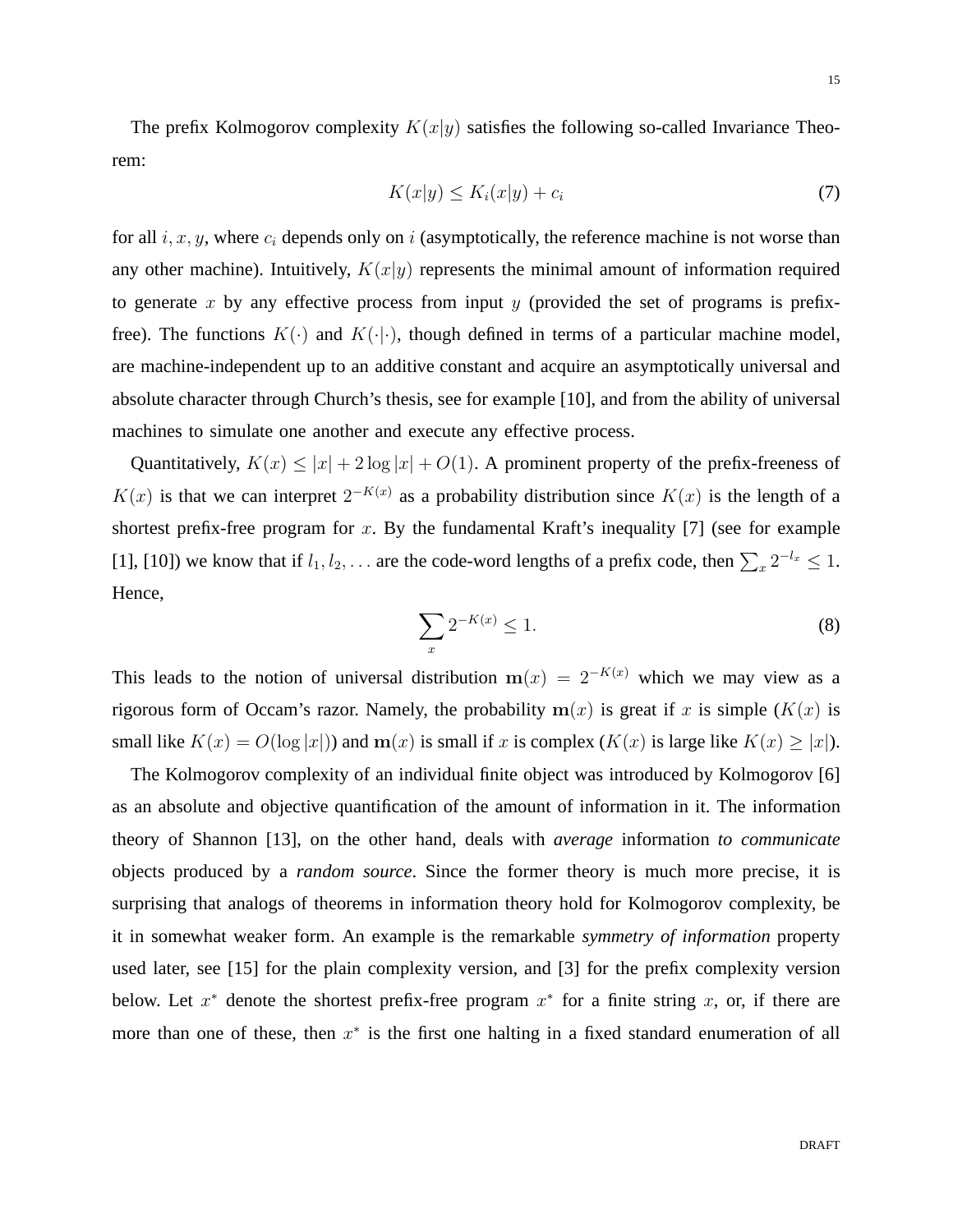halting programs. Then, by definition,  $K(x) = |x^*|$ . Denote  $K(x, y) = K(\langle x, y \rangle)$ . Then,

$$
K(x, y) = K(x) + K(y | x^*) + O(1)
$$
  
=  $K(y) + K(x | y^*) + O(1)$ . (9)

REMARK 2. The information contained in  $x^*$  in the conditional above is the same as the information in the pair  $(x, K(x))$ , up to an additive constant, since there are recursive functions f and g such that for all x we have  $f(x^*) = (x, K(x))$  and  $g(x, K(x)) = x^*$ . On input  $x^*$ , the function f computes  $x = U(x^*)$  and  $K(x) = |x^*|$ ; and on input x,  $K(x)$  the function g runs all programs of length  $K(x)$  simultaneously, round-robin fashion, until the first program computing x halts—this is by definition  $x^*$ . And the contract of the contract of  $\Diamond$ 

### *C. Computability Notions*

If a function has as values pairs of nonnegative integers, such as  $(a, b)$ , then we can interpret this value as the rational  $a/b$ . We assume the notion of a computable function with rational arguments and values. A function  $f(x)$  with x rational is *semicomputable from below* if it is defined by a rational-valued total computable function  $\phi(x, k)$  with x a rational number and k a nonnegative integer such that  $\phi(x, k+1) \ge \phi(x, k)$  for every k and  $\lim_{k \to \infty} \phi(x, k) = f(x)$ . This means that  $f$  (with possibly real values) can be computably approximated arbitrary close from below (see [10], p. 35). A function f is *semicomputable from above* if −f is semicomputable from below. If a function is both semicomputable from below and semicomputable from above then it is *computable*.

We now consider a subclass of the lower semicomputable functions. A function  $f$  is a *semiprobability* mass function if  $\sum_x f(x) \le 1$  and it is a *probability* mass function if  $\sum_x f(x) =$ 1. It is customary to write  $p(x)$  for  $f(x)$  if the function involved is a semiprobability mass function.

#### *D. Precision*

It is customary in this area to use "additive constant  $c$ " or equivalently "additive  $O(1)$  term" to mean a constant, accounting for the length of a fixed binary program, independent from every variable or parameter in the expression in which it occurs. In this paper we use the prefix complexity variant of Kolmogorov complexity for convenience. Prefix complexity of a string